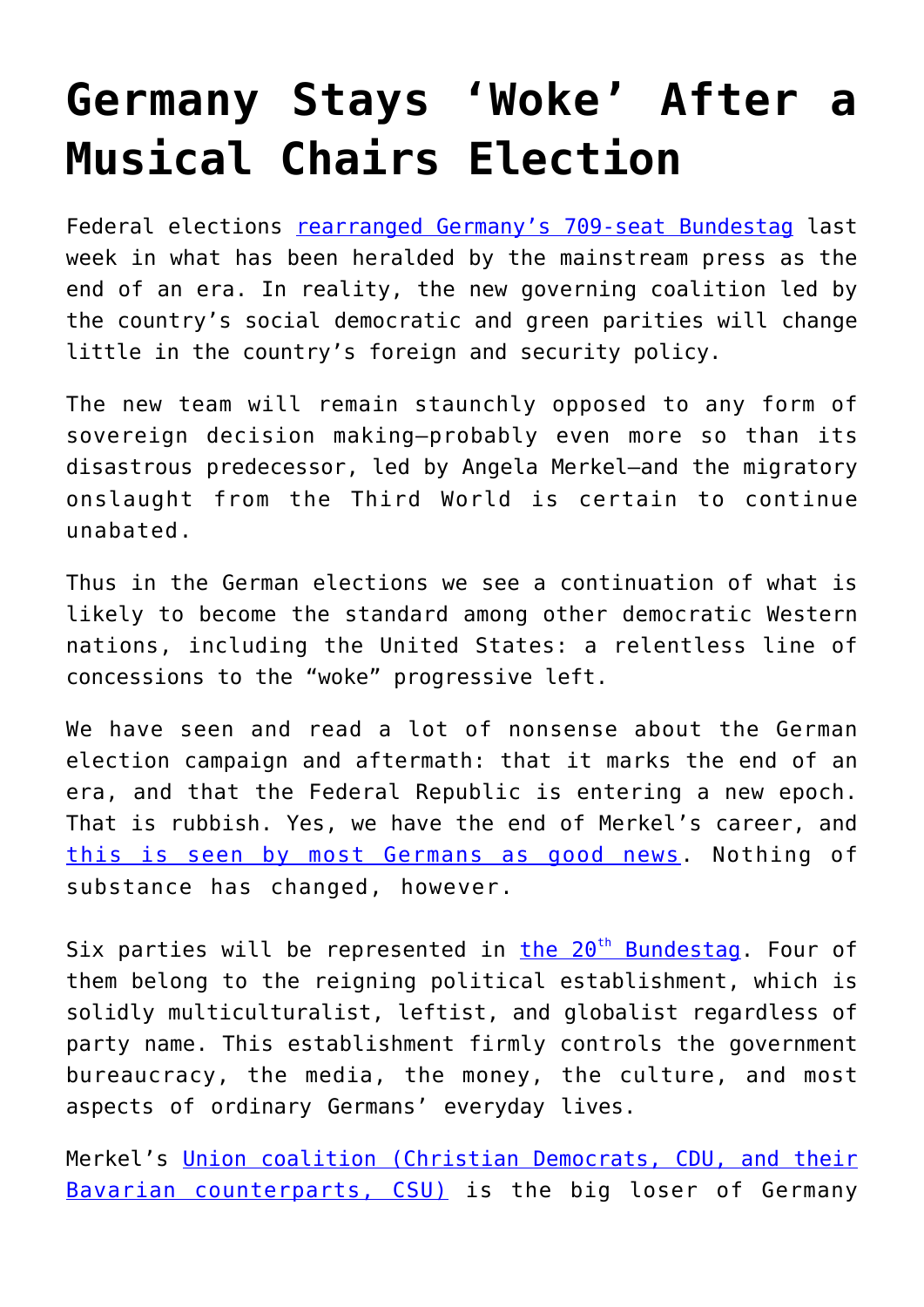election, having scored just over 24 percent, its worst showing since 1949. The Union is described as "center-right" but that designation is misleading: they are about as authentically "right" as Utah Senator Mitt Romney or United Kingdom Prime Minister Boris Johnson. The Union's new leader, Armin Laschet, paid the price for Merkel's unwillingness to leave office earlier. Hardly an inspiring leader himself, Laschet would have lost even more badly were it not for the ideological insanities of the parties to the Union's left.

The winner, almost by default, was the [Social Democratic Party](https://en.wikipedia.org/wiki/Social_Democratic_Party_of_Germany) [of Germany](https://en.wikipedia.org/wiki/Social_Democratic_Party_of_Germany) (SPD) leader Olaf Scholz.With 25.7 percent of the vote, the SPD recorded its best result since 2005 and emerged as the largest party for the first time since 2002. It will be the dominant party in the new tripartite red-yellow-green coalition with the Greens and Free Democrats.

The SPD's major partner will be the Green Party, [the wokest of](https://www.gruene.de/) [all major European parties](https://www.gruene.de/). An insane outfit that relentlessly promotes population replacement and sexual deviancy, the Greens claimed 15 percent of the vote. The failure of the Greens under their would-be Chancellor Annalena Baerbock to do even better is a first-class tragedy for the corporate media machine.

The third coalition partner in the SDP-led government will be the "business-friendly" [Free Democratic Party \("the](https://www.fdp.de/) [Liberals"\),](https://www.fdp.de/) which gained just above 10 percent of the votes. Best described as embodying the German equivalent of the milquetoast false conservatism of Mitt Romney, with a touch of neoconservative Russophobia, the Liberals will keep some of the Greens' lunacies in check, thus preserving the mirage of a functional political system.

With the Union playing the role of ever-so-loyal opposition, this quadropoly will be more solidly in control of every aspect of Germany's political, economic, and cultural elements than its equivalents in any other major Western country. With